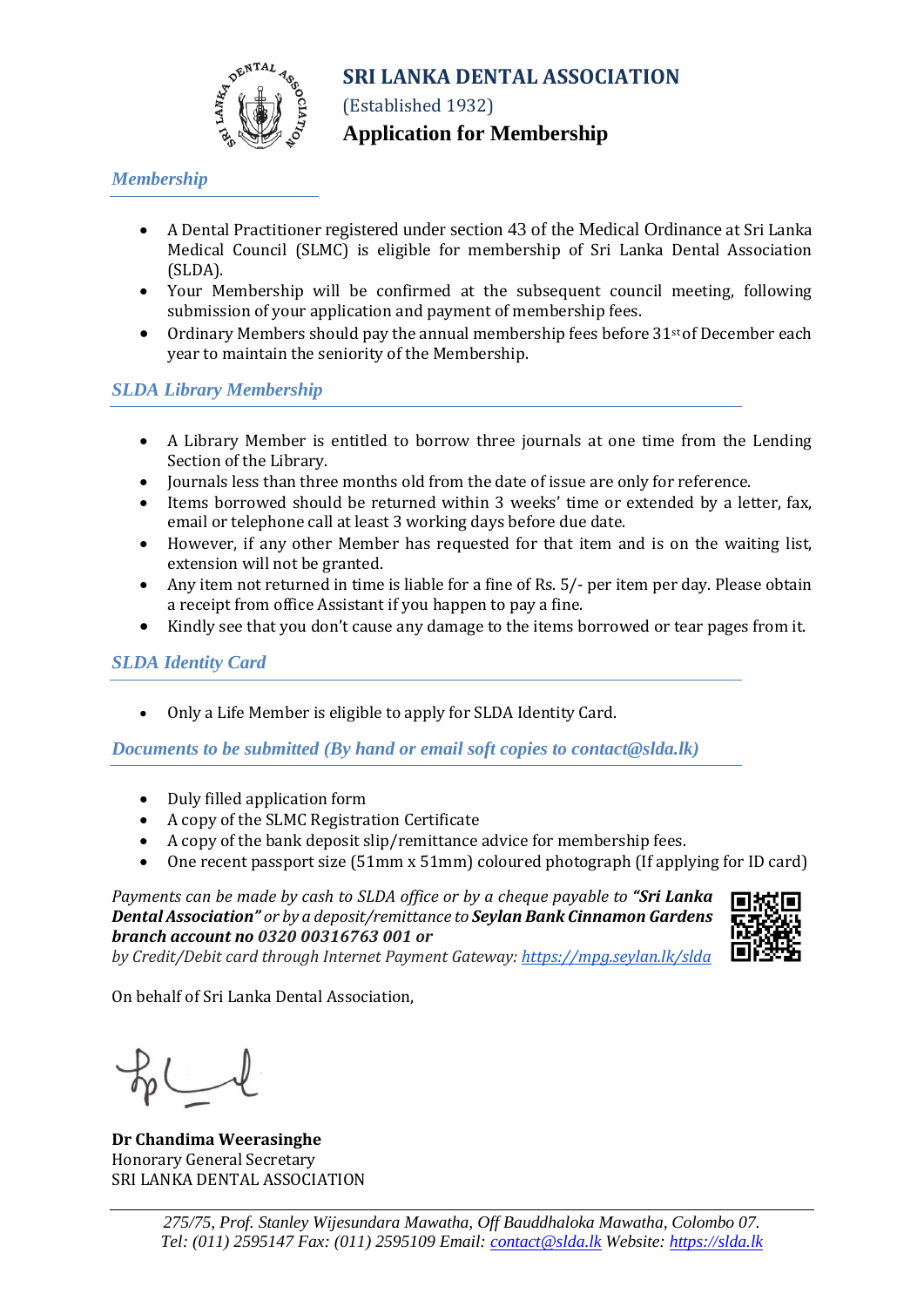

*Office use only*

*Membership No*

## **APPLICATION FOR MEMBERSHIP**

| Surname:                      | In BLOCK LETTERS please                                                                                                                                                                                   |  |  |  |  |
|-------------------------------|-----------------------------------------------------------------------------------------------------------------------------------------------------------------------------------------------------------|--|--|--|--|
| First name:                   | In BLOCK LETTERS please                                                                                                                                                                                   |  |  |  |  |
| Other names:                  | In BLOCK LETTERS please                                                                                                                                                                                   |  |  |  |  |
| Designation:                  |                                                                                                                                                                                                           |  |  |  |  |
| Title prefix:                 | Title suffix:<br>Your post-nominal letters<br>Dr/Prof                                                                                                                                                     |  |  |  |  |
| Date of birth:                | <b>Y YYY</b><br>Gender:<br><b>MM</b><br>D <sub>D</sub><br>Male<br>Female                                                                                                                                  |  |  |  |  |
|                               | <b>CONTACT INFORMATION: Residential</b>                                                                                                                                                                   |  |  |  |  |
| Email:                        |                                                                                                                                                                                                           |  |  |  |  |
| Address:                      | Address line 1                                                                                                                                                                                            |  |  |  |  |
|                               | Address line 2                                                                                                                                                                                            |  |  |  |  |
| City/Town:                    | Postal code:                                                                                                                                                                                              |  |  |  |  |
| District:                     | Province:                                                                                                                                                                                                 |  |  |  |  |
| Country of Birth:             |                                                                                                                                                                                                           |  |  |  |  |
| Telephone:                    | Mobile:<br>Fax:                                                                                                                                                                                           |  |  |  |  |
|                               | <b>CONTACT INFORMATION: Official</b>                                                                                                                                                                      |  |  |  |  |
| Address:                      | Address line 1                                                                                                                                                                                            |  |  |  |  |
|                               | Address line 2                                                                                                                                                                                            |  |  |  |  |
| City/Town:                    | Postal code:                                                                                                                                                                                              |  |  |  |  |
| District:                     | Province:                                                                                                                                                                                                 |  |  |  |  |
| <b>Country of Employment:</b> |                                                                                                                                                                                                           |  |  |  |  |
| Telephone:                    | Mobile:<br>Fax:                                                                                                                                                                                           |  |  |  |  |
|                               | $\Box$ Residential address<br>Official address<br>All correspondence must be directed to:<br>(Please note that your residential address will be considered for correspondence unless specified otherwise) |  |  |  |  |
|                               | <b>OTHER INFORMATION</b>                                                                                                                                                                                  |  |  |  |  |
| Professional Qualifications:  |                                                                                                                                                                                                           |  |  |  |  |
| University:                   |                                                                                                                                                                                                           |  |  |  |  |
|                               |                                                                                                                                                                                                           |  |  |  |  |

*275/75, Prof. Stanley Wijesundara Mawatha, Off Bauddhaloka Mawatha, Colombo 07. Tel: (011) 2595147 Fax: (011) 2595109 Email: [contact@slda.lk](mailto:contact@slda.lk) Website: [https://slda.lk](https://slda.lk/)*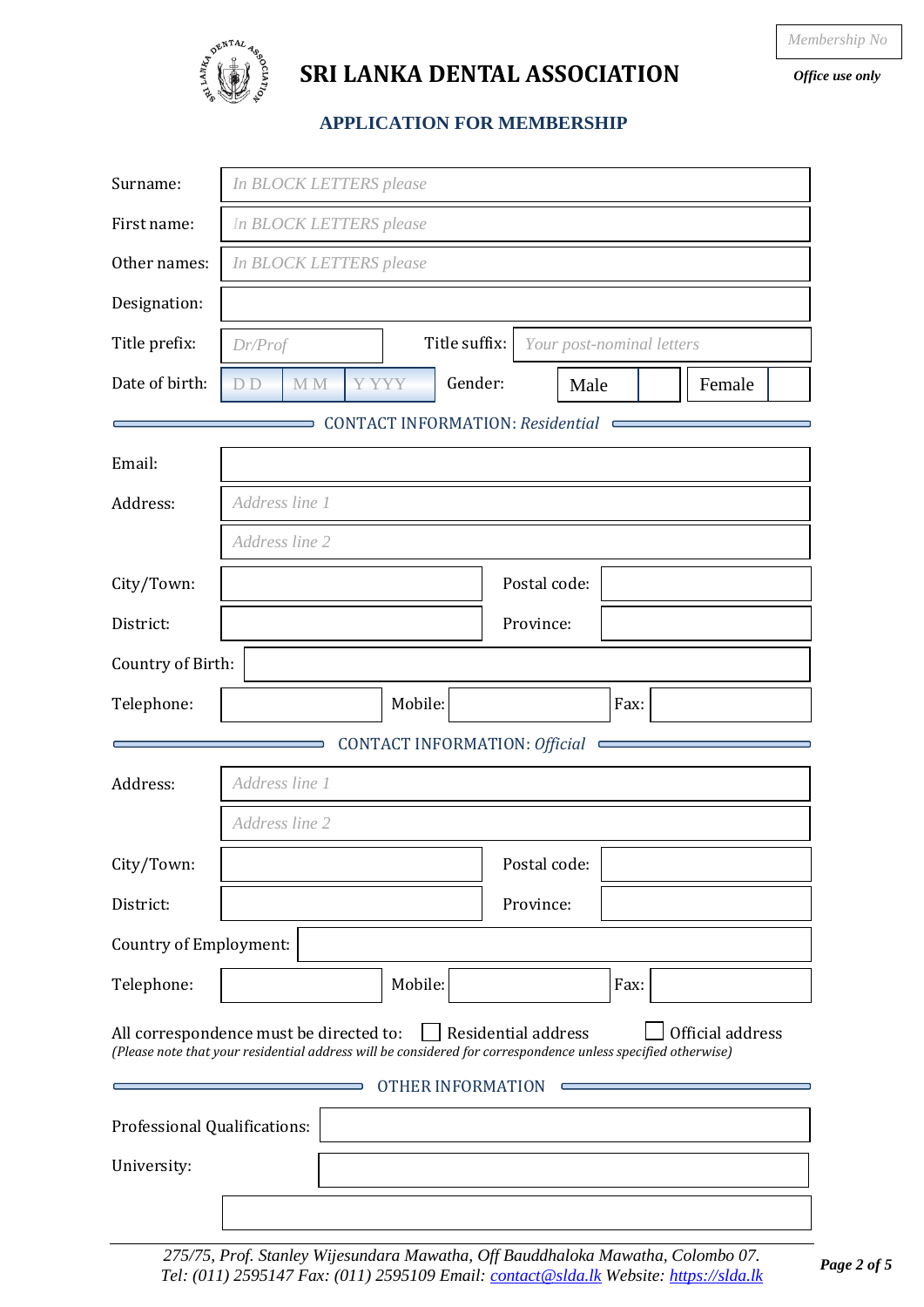

Date of graduation: SLMC Reg. No:

I hereby apply for admission as an Ordinarily Member/ Life Member/ Library Member of the Sri Lanka Dental Association and undertake to abide by the Constitution of the Association.

| Date:                                                            | Y YYY<br>M <sub>M</sub><br>D <sub>D</sub><br>Signature: |  |  |  |  |  |
|------------------------------------------------------------------|---------------------------------------------------------|--|--|--|--|--|
| Details of the proposer and the seconder who are members of SLDA |                                                         |  |  |  |  |  |
| Proposed by:                                                     | Referee 1                                               |  |  |  |  |  |
| Contact No or<br>Signature:                                      | Email:                                                  |  |  |  |  |  |
|                                                                  | SLMC Reg. No of Proposer:                               |  |  |  |  |  |
| Seconded by:                                                     | Referee 2                                               |  |  |  |  |  |
| Contact No or<br>Signature:                                      | Email:                                                  |  |  |  |  |  |
|                                                                  | SLMC Reg. No of Seconder:                               |  |  |  |  |  |
| <b>MEMBERSHIP TYPE AND FEES</b> (please tick the appropriate)    |                                                         |  |  |  |  |  |
|                                                                  | $\sim$ $\sim$ $\sim$ $\sim$                             |  |  |  |  |  |

| $\Box$ Ordinary Member*   |             | Rs. 500/- (Per calendar year)               |
|---------------------------|-------------|---------------------------------------------|
| $\Box$ Life Member        |             | Rs. $4,500/$ - (Rs. $500/$ -+Rs $4,000/$ -) |
| $\Box$ Library Membership |             | Rs. 500/- (Refundable)                      |
| $\Box$ SLDA Identity Card | $Rs. 500/-$ | (Only Life Members are entitled)            |
|                           |             |                                             |

### **For Office Use Only**

| Amount paid:                           | Cheque No:       |                    |
|----------------------------------------|------------------|--------------------|
| Receipt No:                            | Bank:            |                    |
| Paid by cash                           | Cheque<br>Dated: |                    |
| <b>IPG</b><br><b>Direct Remittance</b> | Reference        |                    |
| Received on:                           |                  | Registry entry on: |
| Membership No:                         |                  |                    |
|                                        |                  |                    |
|                                        |                  |                    |
| Hony. Secretary<br>Date:               |                  | Hony. Treasurer    |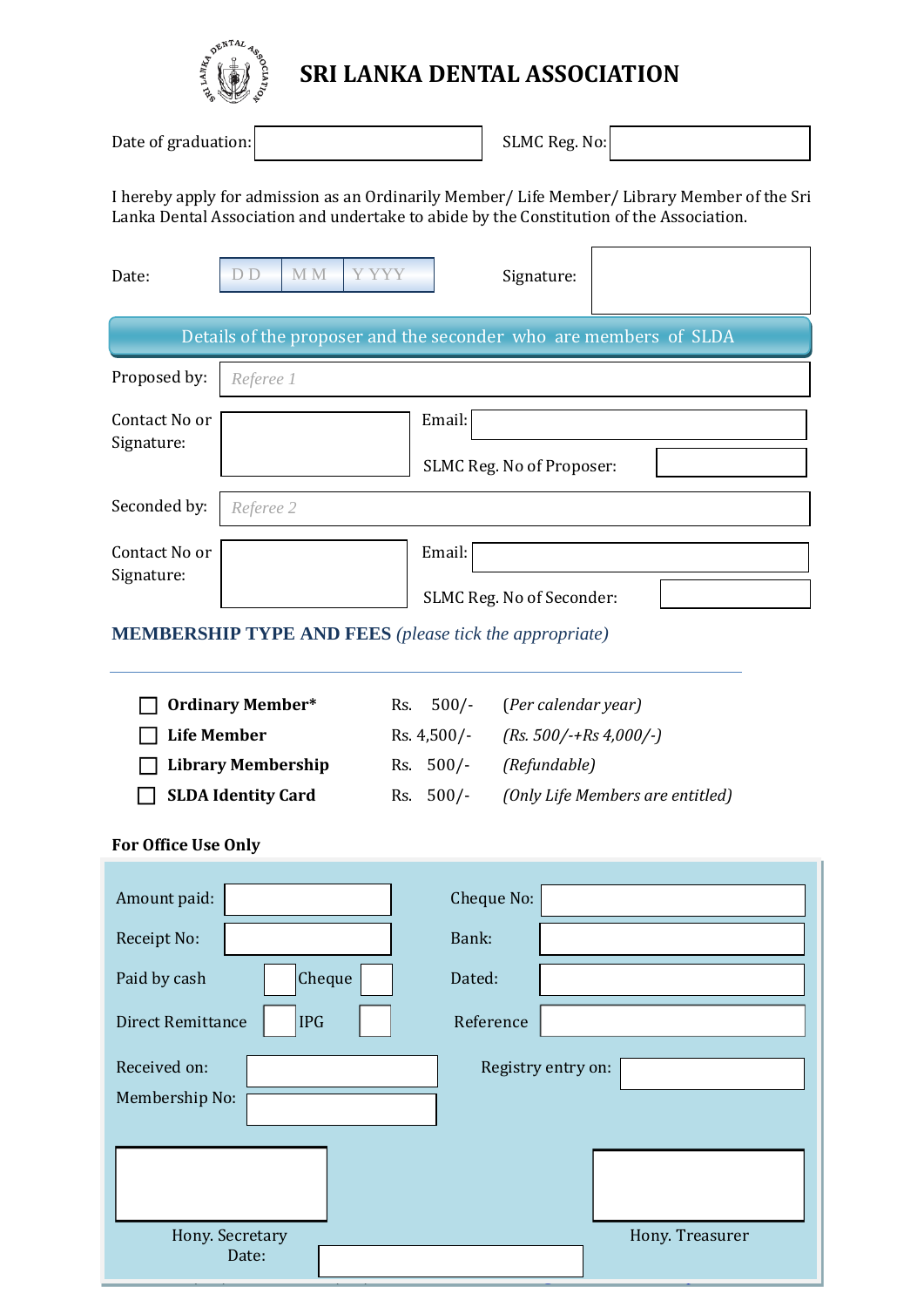



*Office use only*

## **APPLICATION FOR MEMBERSHIP IDENTITY CARD**

[Only for life members are eligible]

| Name in Full:                | In BLOCK LETTERS please          |                                            |
|------------------------------|----------------------------------|--------------------------------------------|
|                              |                                  |                                            |
| Designation:                 |                                  |                                            |
| Address:                     | Address line 1                   |                                            |
|                              | Address line 2                   |                                            |
|                              | Address line 3                   |                                            |
| Date of birth:               | Y YYY<br>M <sub>M</sub><br>D D   |                                            |
| SLMC Reg. No:                |                                  | Please affix<br>Passport-sized             |
| NIC No:                      |                                  | Photograph<br><b>or</b><br>email high      |
| Telephone:                   |                                  | resolution soft copy<br>to contact@slda.lk |
| Mobile:                      |                                  | along with the<br>application              |
| Email:                       |                                  |                                            |
| Professional Qualifications: |                                  |                                            |
|                              |                                  |                                            |
|                              |                                  |                                            |
|                              |                                  |                                            |
|                              |                                  |                                            |
| D D<br>Date:                 | Y YYY<br><b>MM</b><br>Signature: |                                            |
|                              |                                  |                                            |
|                              |                                  |                                            |

*275/75, Prof. Stanley Wijesundara Mawatha, Off Bauddhaloka Mawatha, Colombo 07. Tel: (011) 2595147 Fax: (011) 2595109 Email: [contact@slda.lk](mailto:contact@slda.lk) Website: [https://slda.lk](https://slda.lk/)*